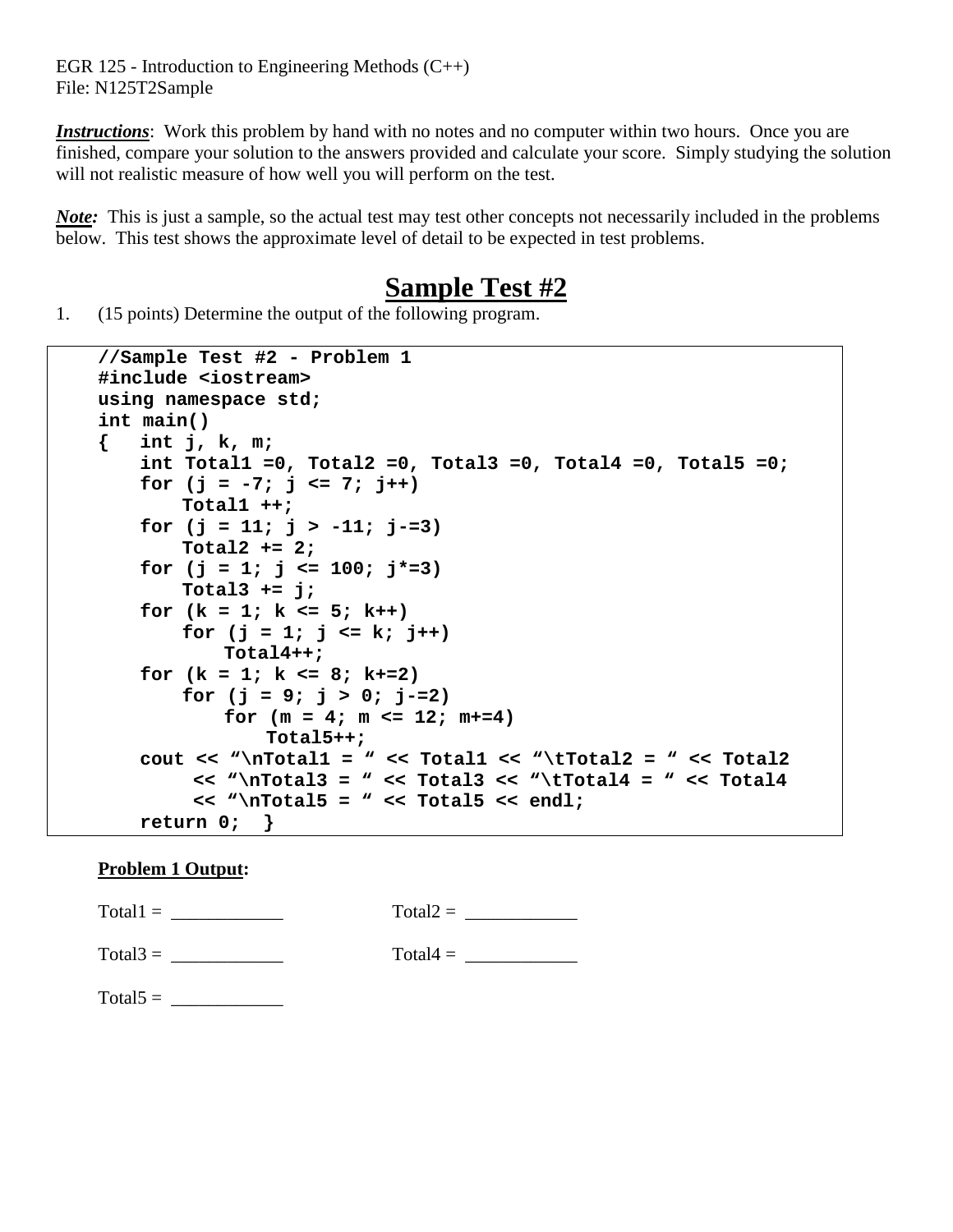2. (18 points) Determine the output of the following program.

```
// Sample Test #2 - Problem 2
#include <iostream>
 using namespace std;
int main()
   { int A = 1, B = 40, C = 3, D = 99, E = 1, F = 30;
   while (A < B)
   { A+=2;
       B-=3;
   }
   cout << "A = " << A << endl << "B = " << B << endl;
   do
   { C*= 2;
       D/=3;
   }
   while (C < D);
   cout << "C = " << C << end1 << "D = " << D << end1;for(int G = 1; G<10; G++)
   { E++;
       if(E-F >= G) break;
       F--;
   }
   cout << "E = " << E << endl << "F = " << F << endl;
   return 0;
}
```
#### **Problem 2 Output:**

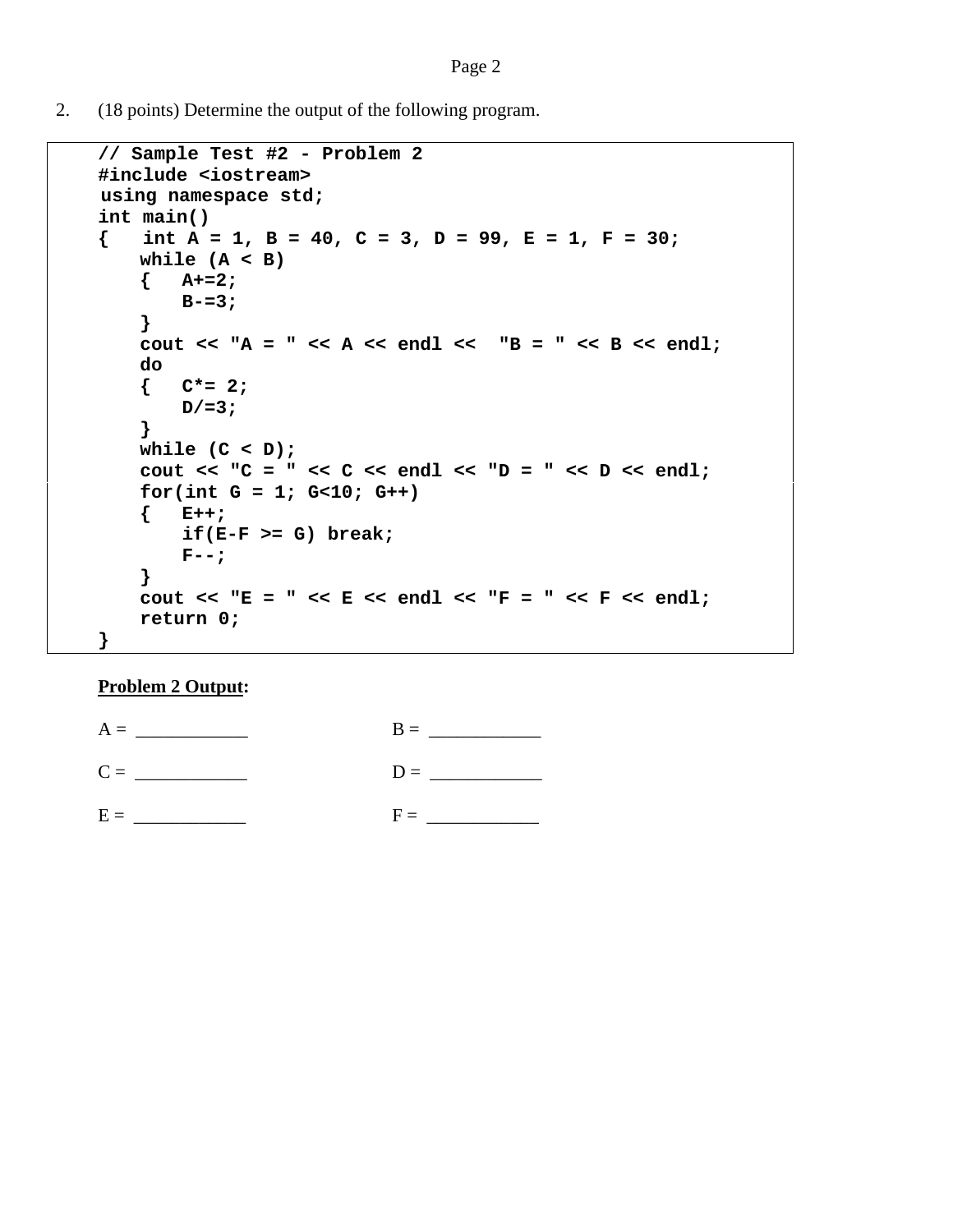#### Page 3

3. (8 points) Determine the output of the following program.

```
// Sample Test #2 - Problem 3
#include <iostream>
 using namespace std;
int main()
{ char j;
   int k = 1;
   for (j=65; j<= 90; j+=2)
    { 
       cout << j << " ";
       if (k%5 == 0) cout << endl;
       k++;
    }
}
```
**Problem 3 Output:**

4. (8 points) Determine the output of the following program

```
// Sample Test #2 - Problem 4
#include <iostream>
 using namespace std;
int main()
{ int A = 1,B = 10;
   while (A%B)
    { 
       for(int j=A; j<B; j++)
           cout << A << " ";
       A++;
       cout << endl;
    }
}
```
**Problem 4 Output:**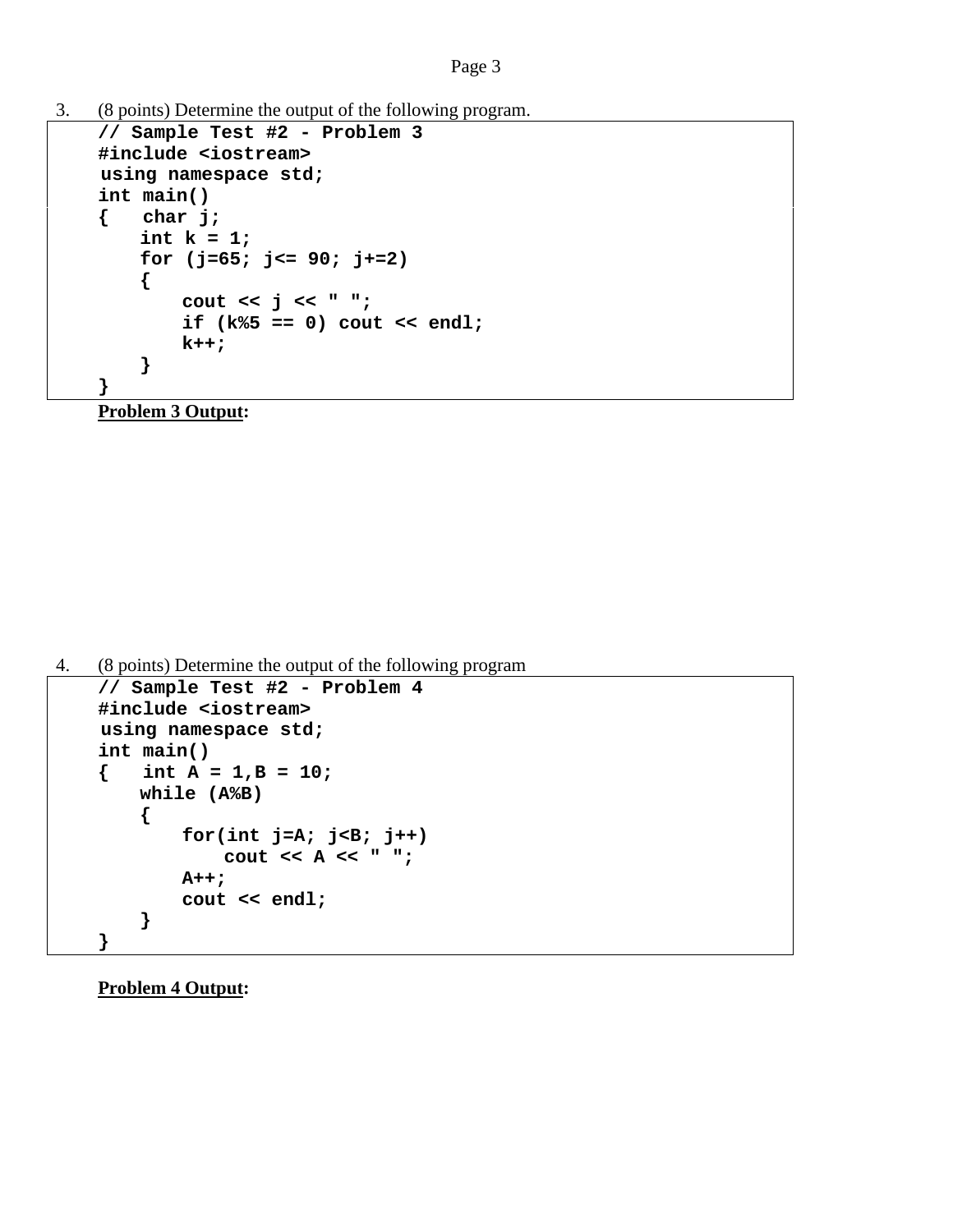```
Page 4
```

```
5. (18 points) Determine the output of the following program.
```

```
// Sample Test #2 - Problem 5
#include <iostream>
using namespace std;
int F1(int, int); //function declaration or prototype for F1
int F2(int, int);
int main()
{ int A = 4, B = 19, C = 11, D = 7, E, F, G, H, I, J;
   E = F1(A,C);F = F1(B,D);G = F1(F1(A,B),F1(C,D));
   cout << "E = " << E << endl;
   cout << "F = " << F << endl;
   cout << "G = " << G << endl;
   H = F2(A,D);
   I = F2(-A,B);J = F2(F2(A-B,A+C),F2(A-D,D+B));
   cout << "H = " << H << endl;
   cout << "I = " << I << endl;
   cout << "J = " << J << endl;
   return 0;
}
int F1(int N, int M) // start of function definition for F1
{ int Sum = 0;
   if(M>N) return M%N;
   else return N%M; 
} // end of function definition for F1
int F2(int A, int B) 
{ int N = 0;
   if (A<B)
       for (int j = A; j <=B; j++) N++;
   else
       for (int j = B; j \le A; j++) N++;
   return N;
}
```
# **Problem 1 Output:**

 $E = \_$  $F = \_$  $G = \begin{array}{c} \hline \end{array}$  $H = \_$  $I = \_$ 

 $J =$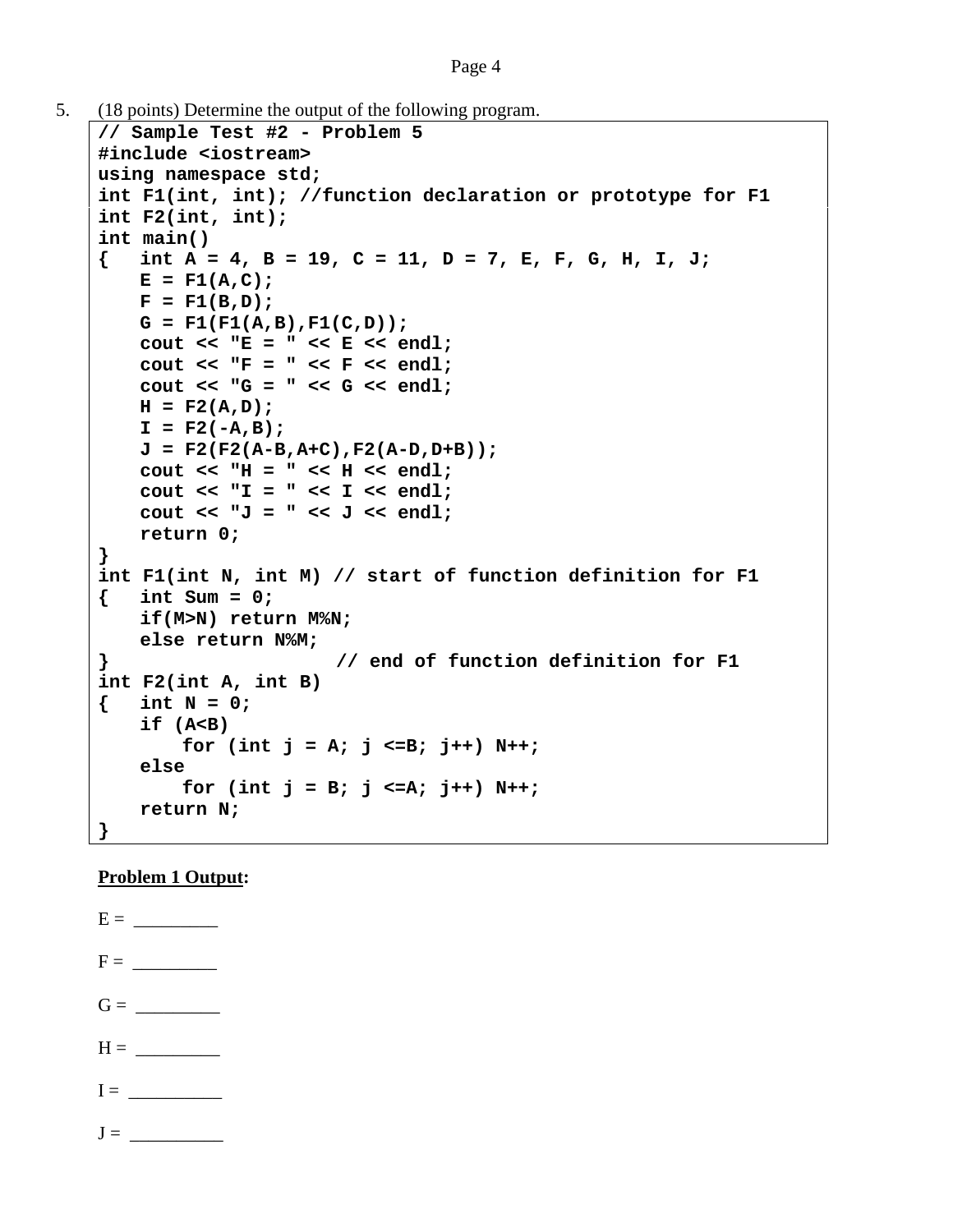- 6. (6 points) Write the *prototype (or function declaration)* for each function described below.
	- A) Write the *prototype* for a function that has returns the number of significant digits in a number. For example, if the input is 35.125, the output will be 5.

Prototype:

B) Write the *prototype* for a function that returns the product and sum of two numbers (all doubles)

Prototype: \_\_\_\_\_\_\_\_\_\_\_\_\_\_\_\_\_\_\_\_\_\_\_\_\_\_\_\_\_\_\_\_\_\_\_\_\_\_\_\_\_\_\_\_\_\_\_\_\_\_\_\_\_\_\_\_\_\_\_\_\_\_\_\_\_\_\_\_\_\_

C) Write the *prototype* for a function that displays a character N times. For example, if the character is 'H' and  $N = 6$ , the function will display the following:

HHHHHH

Prototype: \_\_\_\_\_\_\_\_\_\_\_\_\_\_\_\_\_\_\_\_\_\_\_\_\_\_\_\_\_\_\_\_\_\_\_\_\_\_\_\_\_\_\_\_\_\_\_\_\_\_\_\_\_\_\_\_\_\_\_\_\_\_\_\_\_\_\_\_\_\_

(What's a *prototype or function declaration*? Comments in the problem 5 program for an example.)

7. (12 points) Determine the output of the following program. Be careful!

| // Sample Test #2 - Problem 7                 |          |  |
|-----------------------------------------------|----------|--|
| #include <iostream></iostream>                |          |  |
| #include <cmath></cmath>                      |          |  |
| using namespace std;                          |          |  |
| void $F1(int, int, int, int)$ ;               |          |  |
| void F2(int, int&, int&, int&);               |          |  |
| int main ( void )                             |          |  |
| $\{$ int E=1, F=2, G=3, H=4, W=5, X=6;        |          |  |
| F1(E, F, G, H);                               |          |  |
| F2(E,F,G,H);                                  |          |  |
| Cout << "E = " << E << "\nF = " << F << endl; |          |  |
| cout << "G = " << G << "\nH = " << H << endl; | $E =$    |  |
| cout << "W = " << W << "\nX = " << X << endl; |          |  |
| return 0;                                     | F        |  |
| }                                             |          |  |
| void F1(int E, int F, int G, int& H)          | G<br>$=$ |  |
| {<br>$E=4;$                                   |          |  |
| $F = 3;$                                      | $H =$    |  |
| $G+=E;$                                       |          |  |
| $H+=F$ ;                                      | $W =$    |  |
| }                                             |          |  |
| void F2(int W, int& X, int& Y, int& Z)        | $X =$    |  |
| $W = 8;$<br>₹<br>$X=7;$                       |          |  |
| $Y+=W;$                                       |          |  |
| $Z+=X;$                                       |          |  |
| ł                                             |          |  |
|                                               |          |  |